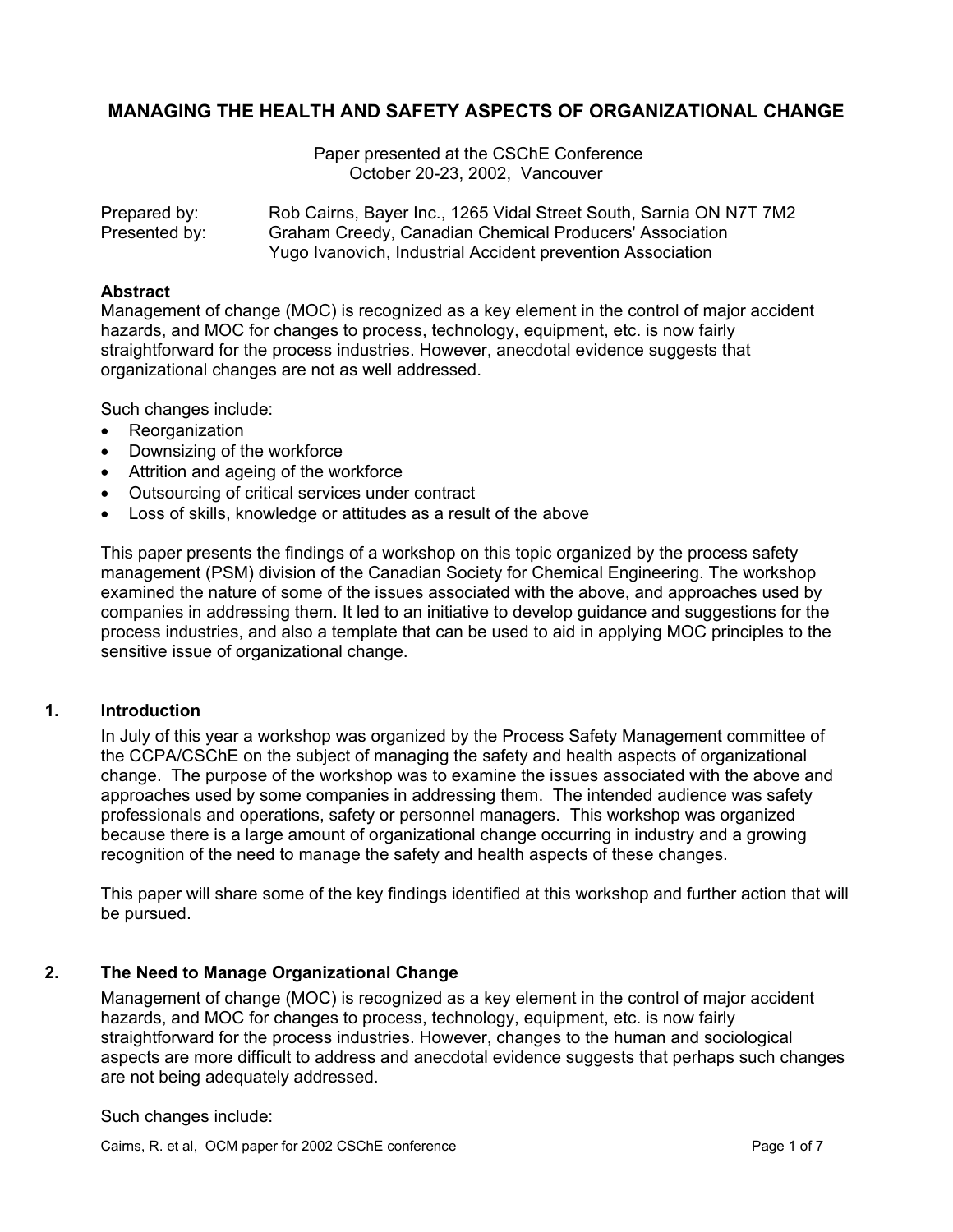- Reorganization or re-engineering
- Downsizing of the workforce
- Attrition and ageing of the workforce
- Outsourcing of critical services under contract
- Changes affecting the competence or performance of other organizations providing critical services under contract (e.g. equipment design, process control soft ware, hazard and risk assessment)
- Loss of skills, knowledge or attitudes as a result of the above

The need to manage the health and safety (H&S) impacts of organizational change has been previously identified by The Center For Chemical Process Safety (Ref 1), and guidelines have been issued by the Chemical Manufacturers Association (now American Chemistry Council) (Ref 2) and the Health and Safety Executive (Ref 3). The CCPS conference held in Toronto in October 2001 had 3 papers addressing this subject.

Failure of the management of organizational change is increasingly being recognized and identified as a causal factor in a number of significant incidents. Most organizations are not likely at the stage of identifying organizational change management as a causal failure. There is a strong case that effectively managing the health, safety and environmental effects of organizational change will have a good financial payback.

## **3. Case Studies**

Jack Philley (Reference 5 ) has identified the organizational change factors associated with three significant world incidents. They are summarized as follows:

• Bhopal

There were multiple breakdowns in safeguards. Several were related to organizational changes and downsizing. e.g. initially there were 11 highly trained/educated operators per shift for which a college degree was required. After several years, staff was reduced to 6 operators per shift, on-shift supervisors reduced from 3 to 1, education requirements lowered and the Safety Dept reduced from 7 to 1 part-time.

• Challenger

Between 1970 & 1986 NASA trimmed 71% of Safety/Reliability & QA dept staff. Restructuring reduced autonomy & had those responsible for monitoring oversights answering to the people they were supposed to be watching.

• Esso Longford

On September 25, 1998, at the Esso Longford facility in Australia, a major gas release and fire occurred that took the life of two persons and caused significant economic consequences. The event was the ultimate result of a series of causes and unusual circumstances, some of which were related to organizational changes. The facility was in the process of re-starting when there was an equipment failure (cold brittle fracture) resulting in a large gas release and subsequent ignition. There were abnormal staffing conditions at the time. The report of the Royal Commission stated: "…two structural changes to operations management occurred at Longford, which were relevant …relocation of engineers from Longford to Melbourne and the redefining of roles & responsibilities of supervisors & operators." There were no experienced engineers on site and several temporary changes in staffing.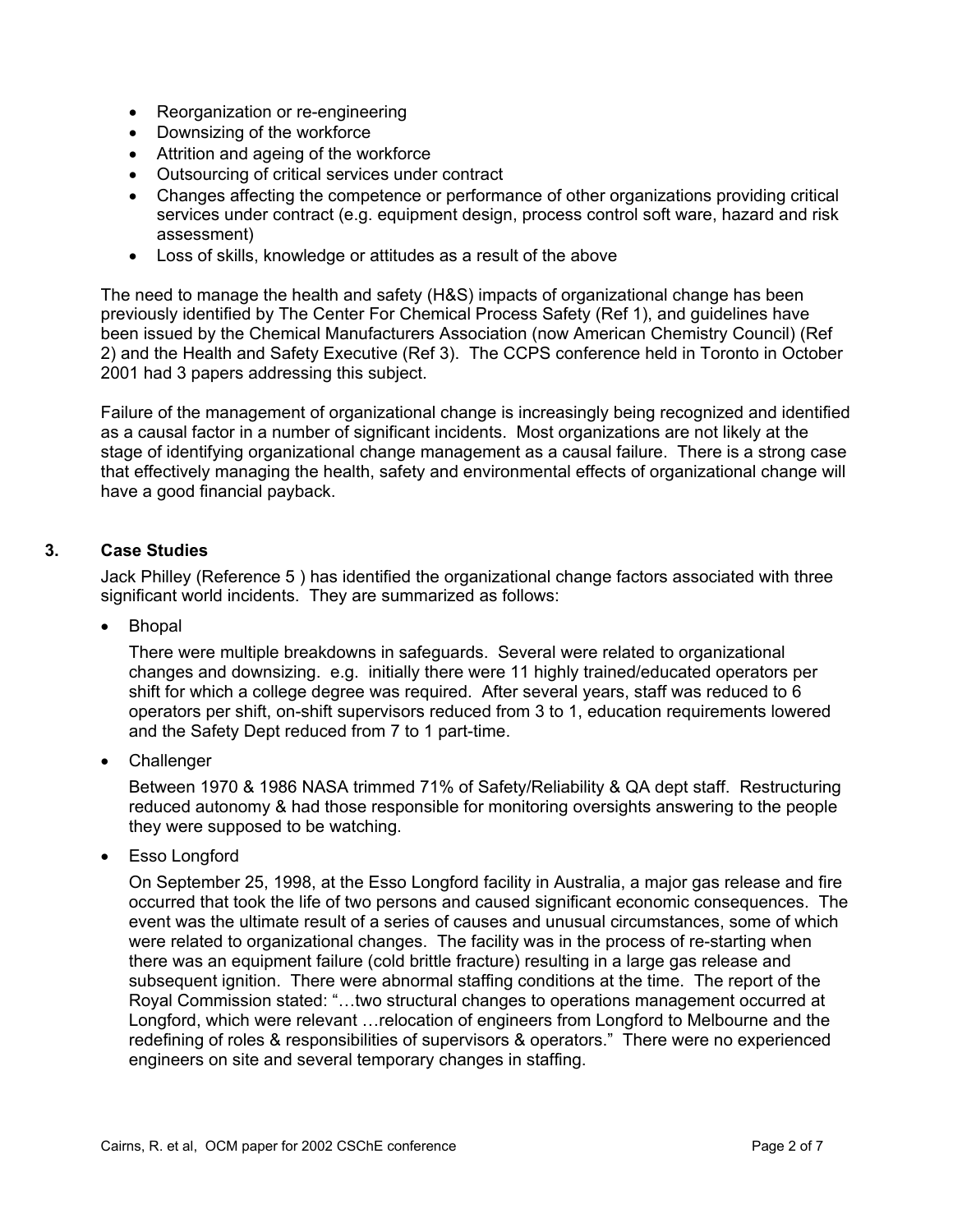## **4. Workshop Findings**

It was very apparent during introductory discussions that many safety professionals have concerns with respect to managing the H&S aspects of organizational change. Few companies have guidelines in place to manage this issue and some of those that do have only partial compliance or success. At the same time organizational change is occurring in most companies.

Workshop attendees came to the following conclusions about Organizational Change Management (OCM):

- Change is an essential component of the continuous improvement process
- Organizational changes can impact the behaviour and performance of people in critical functions & thus plants must have systems that monitor and control organizational effectiveness.
- Even planned improvements can compromise organizational integrity if their function and purpose is not fully understood
- No standard method exists for evaluating organizational changes. What has worked in one site may fail at another because of long established relationships, practices, etc. Most large corporations apply a standard checklist but ultimately apply gut feel and intuition.
- Significant changes require a detailed review
- Include environmental aspects as well as S&H and consider quality issues as well.

Attendees identified the following of concerns with respect to OCM:

- Decisions are often made by high level management without consultation or awareness of S&H implications. Senior management often considers such decisions to be confidential.
- There is a lack of standards and procedures for organizational change in many organizations
- If there are standards and procedures they are being by-passed or ignored by the senior management during major organizational changes
- Incident reports do not identify organizational change management as a cause
- There is a need to sensitize senior management to the importance of managing the H&S aspects of organizational change.

#### **5. Key factors for success**

The following were identified by workshop attendees as key factors for success:

- Clear management support (an essential)
- Written guidance as a Corporate Standard
- Clear identification of purpose and scope
- Identification of responsibilities of site personnel
- Provide a general framework yet allow multi-tiered approach depending on the complexity, magnitude and confidentiality of the change
- Identification of critical groups (in operations, maintenance, technical, management) and critical operations
- Includes a review or safety assessment process
- Includes the management of temporary change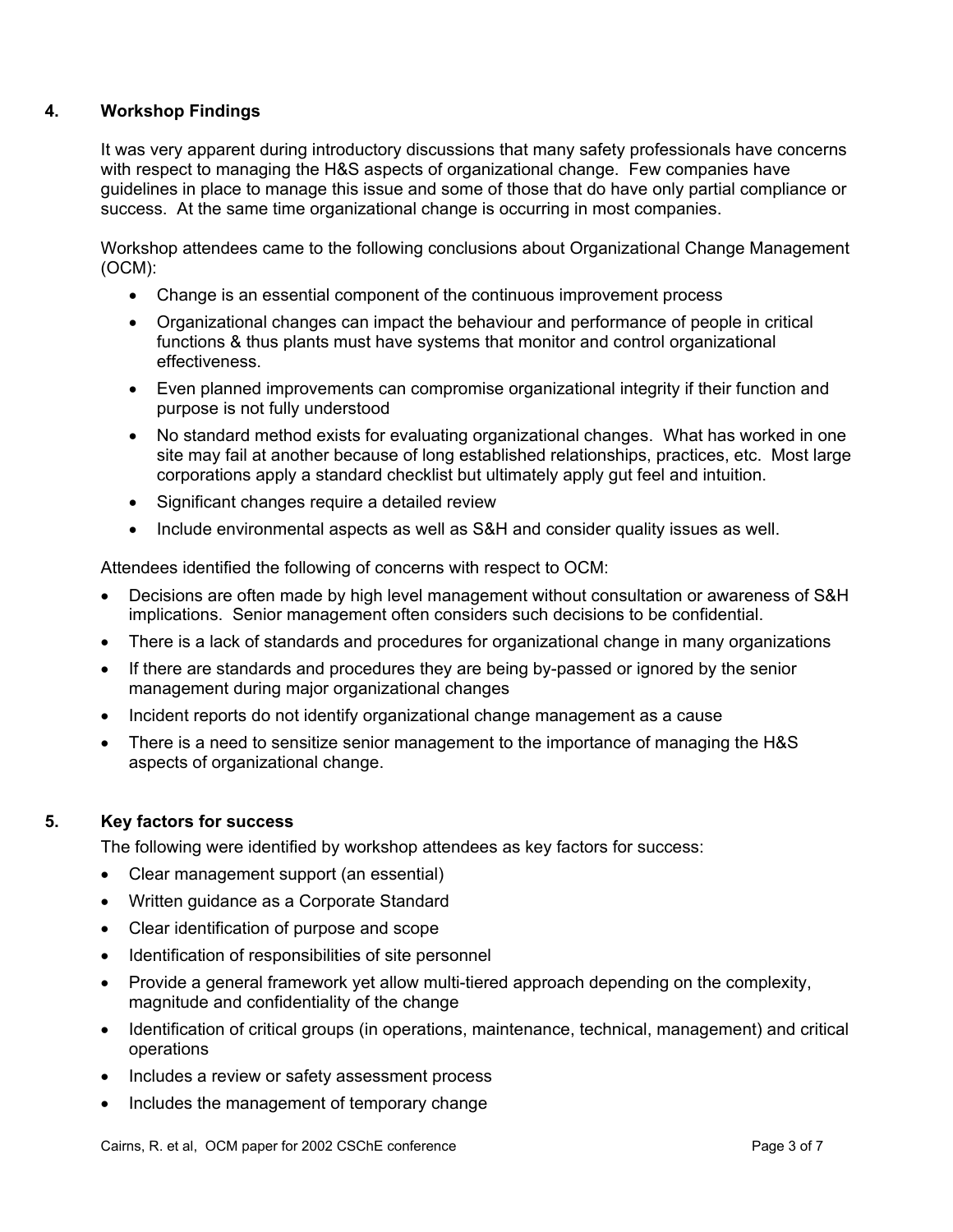- Includes transitional actions (contingency plans)
- Considers operations, maintenance and technical views
- There is stakeholder involvement
- Development of an action plan
- Appropriate management approval and sign-off
- Implementation monitoring and follow-up
- Records & statistics are maintained
- System Audit

## **4. Approaches considered**

Processes for organizational change management were discussed at the workshop. Guidelines have previously been issued by the Chemical Manufacturer's Association (now the American Chemistry Council, Ref 2) and by the Health and Safety Executive (Ref 3). It was suggested and agreed that the NOVA procedure provides a good flowchart for the process and it was adopted as a starting basis. The flowchart is shown in Figure 1

The main steps of the OCM process are as follows:

i) Identification of the Change

The first step is to identify and understand the nature and scope of the pending change so that an effective assessment may be conducted. Identify and record the purpose scope and potential timing of the change.

#### ii) Preliminary Screening of safety, health and environmental (SHE) Impacts

One may begin by determining the personnel or positions affected by the change and the affected work processes with identification of potential SHE impacts. A simple "highmedium-low" prioritizing system can be used to set priorities. This step may be performed by the safety liaison for small changes or by a change team for larger changes as appropriate.

If the change is considered critical then further analysis is required.

iii) SHE Impact of the Change

It is recommended that a checklist be used to assess the SHE impact. Depending on the size of the change this may be completed by the Safety Liaison, the change manager or a change team. It is generally recommended that a team involving plant management, engineering, maintenance and a representative from the work group involved assess the impact.

While completing the checklist, it may become apparent that a more detailed analysis is needed. Such analysis might involve use of a team with the appropriate expertise to conduct a review much like a process hazards analysis (PHA) team. The analysis might be a What-If or brainstorming session, a modified HAZOP or a detailed job task review.

iv) Action Plan Development and Approval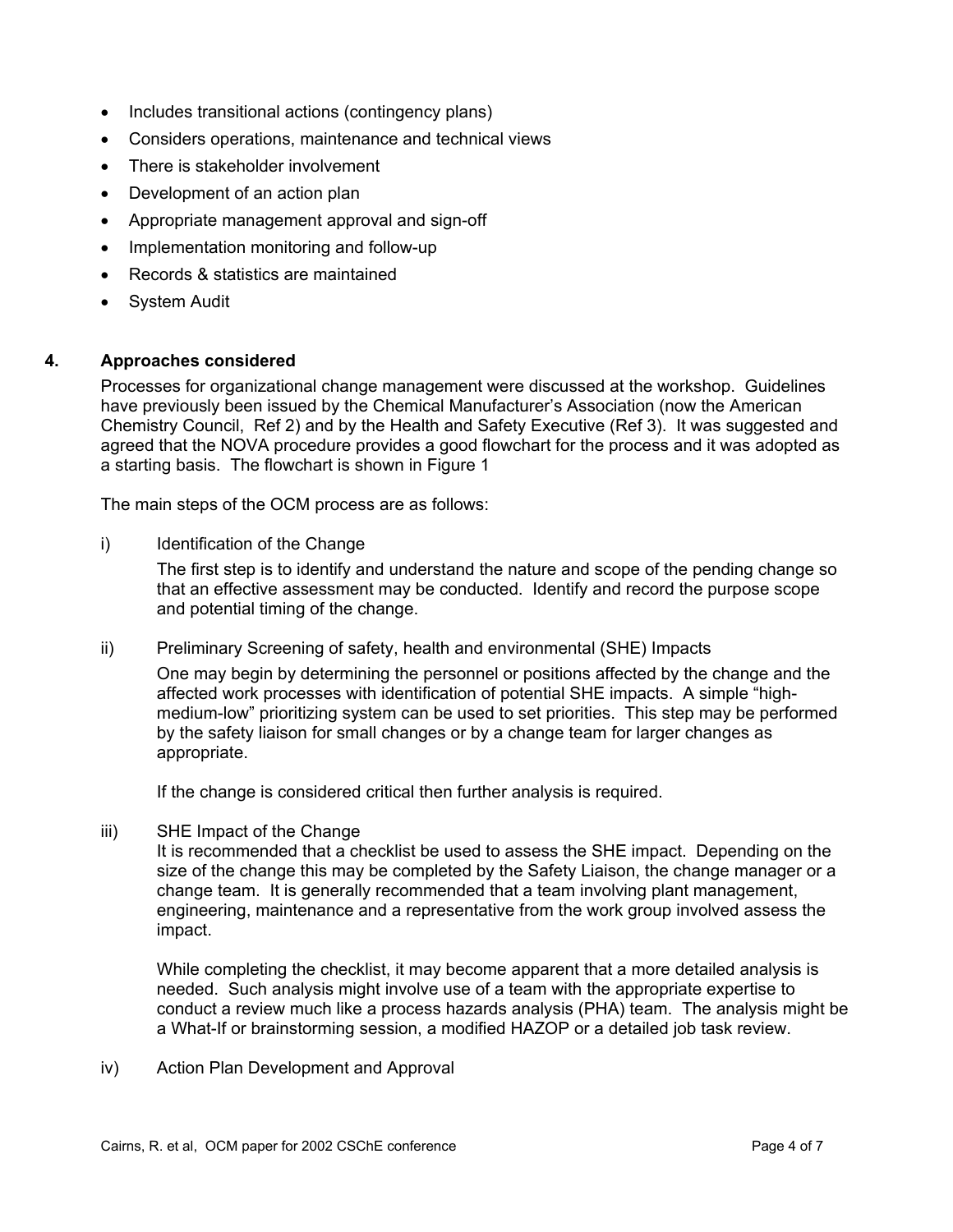The worksheets and detailed analysis are used to prepare a proposed action plan. Agreedupon actions should be assigned and target completion dates established. Plant management should approve the plan and such approval documented.

The action plan should also consider the need to monitor leading SHE indicators or key work processes during the implementation of the change. For instance, the plan may decide that work permitting or craft safety effectiveness or near misses as a leading indicator should be monitored during the implementation phase.

## v) Communicate and Implement the Plan

The approved action plan should be communicated to the personnel involved. The potential benefits of such communication include easier and faster implementation of the actions, familiarity with and feedback on the planned monitoring process and improved understanding and support of the change itself. Such communication may result in the identification of other issues or actions not previously identified.

## **5. Further Work**

It is intended that a guideline be produced to aid companies in developing their OCM guidelines and practices. A subcommittee was struck at this workshop to make this happen with the original assignment to produce a flow diagram and screening table. It is anticipated that the guideline will be developed in the next year and that it will be posted on the PSM division website of the CSChE, www.cheminst.ca/division/psm/index.htm.

## **6. Conclusion**

In summary, organizational change is a frequent occurrence with many companies and will continue to be so. It is a necessary part of the continuous improvement process and necessary for business survival. Few companies have effective procedures or systems in place to manage the health and safety impacts of such changes. Inadequate organizational change management is now being recognized as a contributing cause to some significant incidents of the past and some recent investigations have identified it as a contributing cause. A flowchart and general procedure has been provided for managing the process and a screening checklist provided.

## **References**

- 1. Center for Chemical Process Safety, "Plant Guidelines for Technical Management of Chemical Process Safety," 1992
- 2. Chemical Manufacturers Association, "Management of Safety and Health During Organizational Change – A Resource and Tool Kit for Organizations Facing Change", 1998
- 3. Health and Safety Executive (UK), "Business re-engineering and Health and Safety Management, Best practice model", 1996.
- 4. Govt of Victoria, "The Esso Longford Gas Plant Incident, Report of the Longford Royal Commission," Govt Printer, State of Victoria, Australia
- 5. Jack Philley, Baker Engineering & Risk Consultants, "Potential Impacts to Process Safety Management from Mergers, Acquisitions, Downsizing and Re-engineering, Process Safety Progress, Vol. 21, No. 2, June, 2002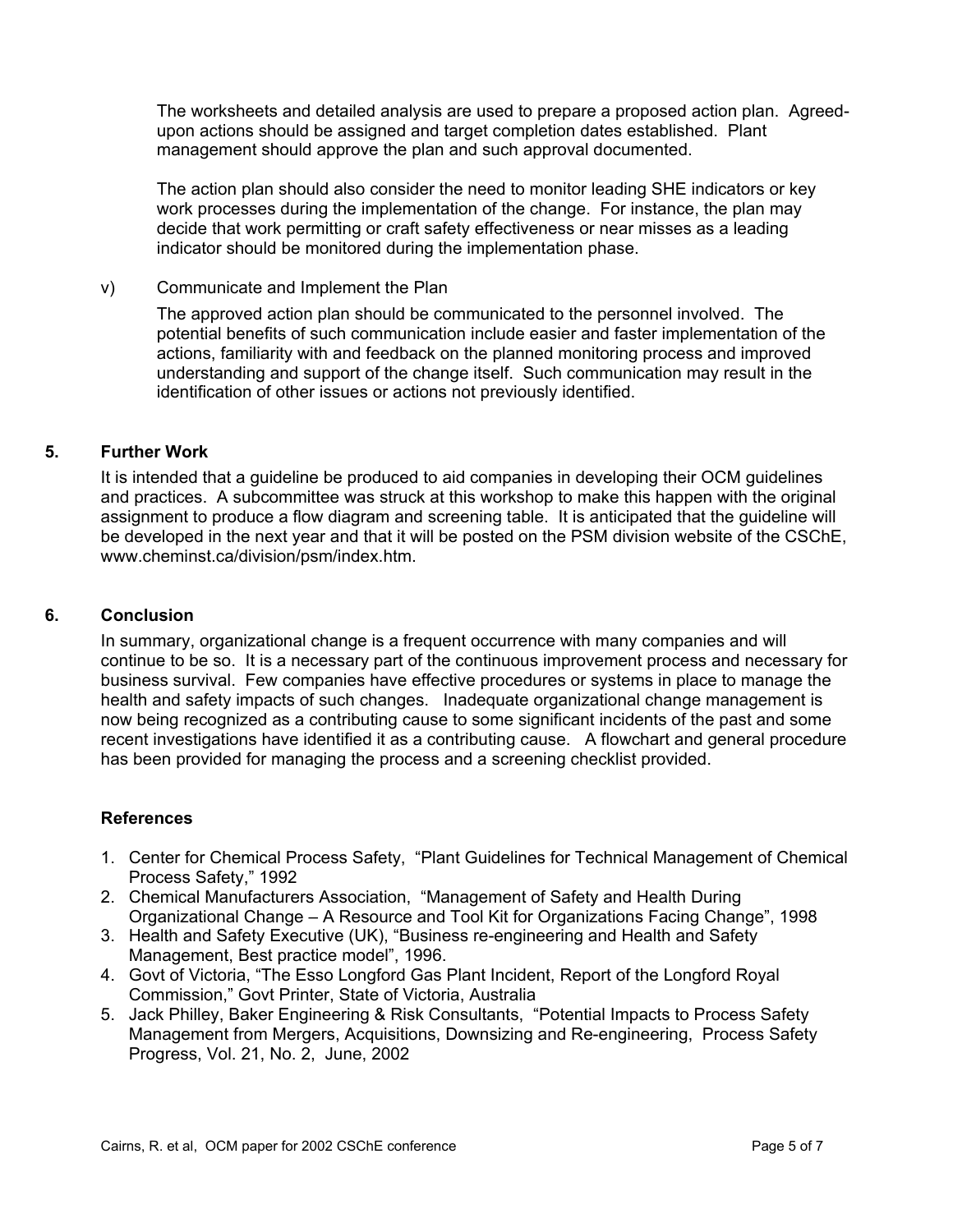

**Figure 1 Organizational Change Management Flow Diagram**